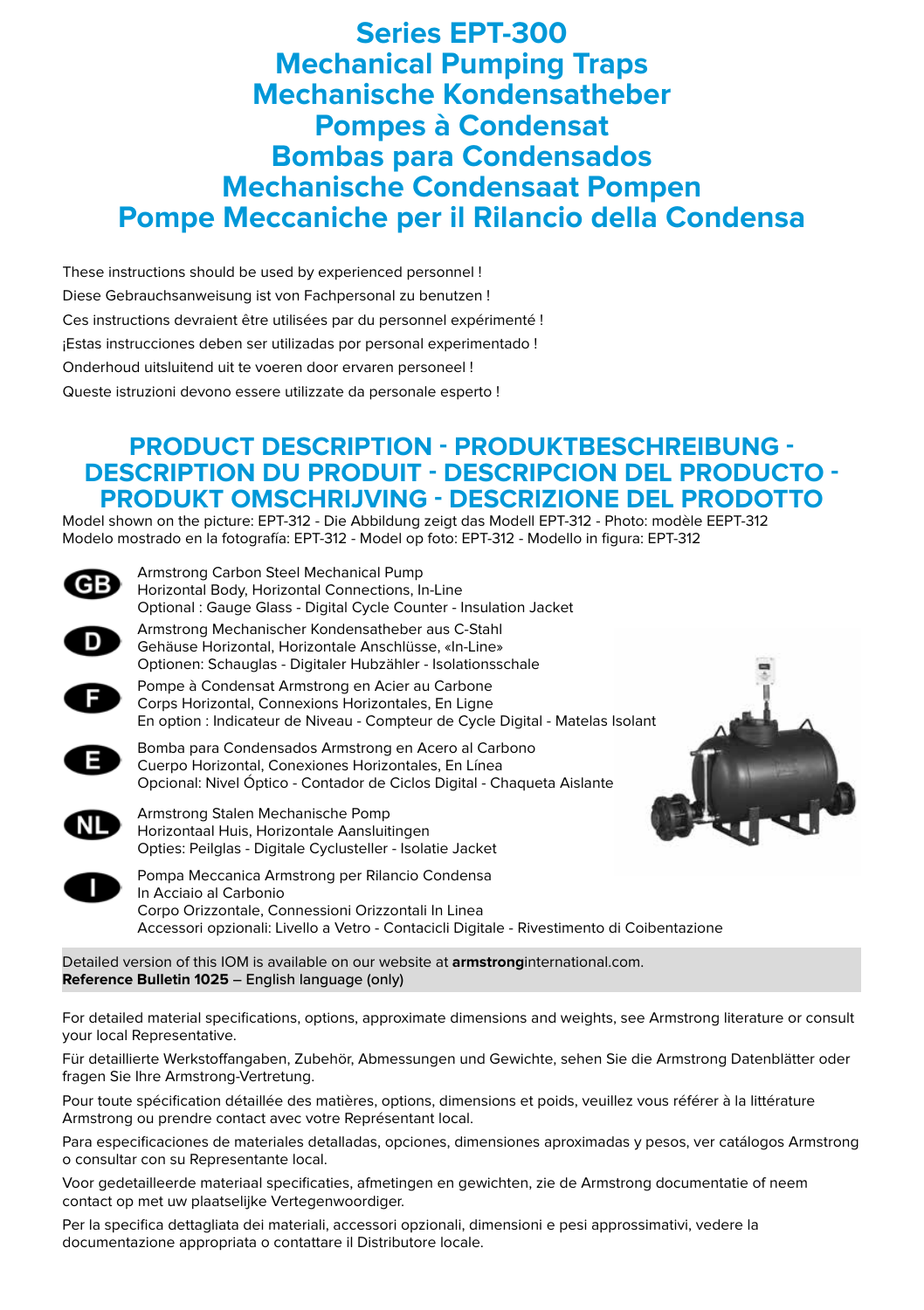# **INSTALLATION - INSTALLATIONSANWEISUNG - INSTALLATION INSTALACION - INSTALLATIE - INSTALLAZIONE**

Model shown on the drawing: EPT-312 - Die Zeichnung zeigt das Modell EPT-312 - Schéma ci-dessous : modèle EPT-312 - Modelo mostrado en el dibujo: EPT-312 - Model op tekening: EPT-312 - Modello in figura: EPT-312

All Armstrong Pumping Traps are delivered with Stainless Steel Wafer Check Valves assembled between flanges.

Alle Armstrong Kondensatheber werden mit Edelstahl-Plattenrückschlagventilen, montiert zwischen Flansche, geliefert.

 Toutes les pompes à condensat Armstrong sont livrées avec des clapets anti-retour en acier inoxydable montés entre brides.

Todas las bombas para condensados Armstrong se entregan con válvulas de retención tipo wafer

de acero inoxidable montadas entre bridas.

Alle Armstrong condensaatpompen worden geleverd met RVS schotel terugslagkleppen, samengebouwd tussen flenzen.

Tutte le pompe Armstrong vengono consegnate complete di valvole di ritegno di tipo wafer, in acciaio inossidabile, preassemblate tra le flange.



# **START-UP PROCEDURE - INBETRIEBNAHME - PROCEDURE DE DEMARRAGE PROCEDIMIENTO DE PUESTA EN MARCHA - OPSTARTPROCEDURE - PROCEDURA D'AVVIAMENTO**

For detailed hookups and adapted start-up and shut-down procedures, see Armstrong literature or consult your local Representative.

Für detaillierte Informationen über Installation, Inbetriebnahme und Außerbetriebnahme sehen Sie die Armstrong Datenblätter oder fragen Sie Ihre Armstrong-Vertretung.

Pour plus de détails à propos des procédures de démarrage et d'arrêt, ainsi que pour l'installation, veuillez vous référer à la littérature Armstrong ou prendre contact avec votre Représentant local.

Para posibilidades de conexionado y procedimientos de parada y puesta en marcha, ver catálogos Armstrong o consultar con su Representante local.

Voor gedetailleerde montage en installatie instructies zie het betreffende Armstrong documentatieblad of neem contact op met uw plaatselijke Vertegenwoordiger.

Per procedure dettagliate di collegamento, d'avviamento e di fermata, vedere la documentazione Armstrong o consultare il Distributore locale.



To shut the system down, close the valves **in the opposite order** Für die Außerbetriebnahme Ventile **in umgekehrter Reihenfolge schließen** Pour l'arrêt du système, fermer les vannes **dans le sens inverse** Para detener el sistema, cierre las válvulas **en orden inverso** Voor het uit bedrijf nemen, de afsluiters **in omgekeerde volgorde sluiten** Per disattivare il sistema agire sulle valvole **in ordine opposto**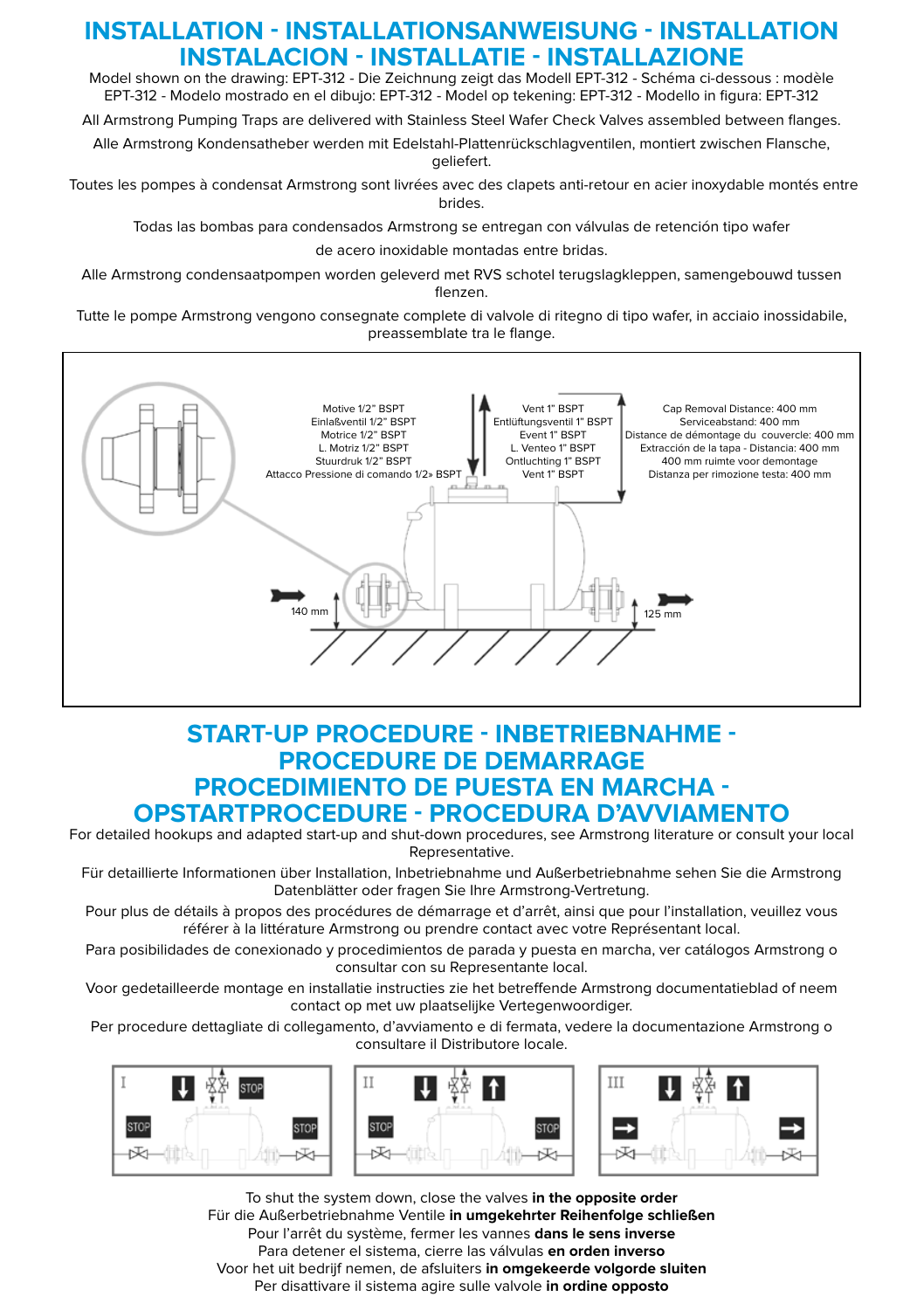# **MAINTENANCE - WARTUNGSINFORMATIONEN - MAINTENANCE MANTENIMIENTO - ONDERHOUD - MANUTENZIONE**

For troubleshooting, testing methods, frequency of maintenance and detailed spare parts list, see Armstrong literature or consult your local Representative.

Für detaillierte Informationen über Fehlersuche, Testmethoden, Wartungsintervallen und Ersatzteillisten fragen Sie Ihre Armstrong-Vertretung.

Pour le dépannage, les méthodes de test, la fréquence d'entretien et la liste détaillée des pièces de rechange, veuillez vous référer à la littérature Armstrong ou prendre contact avec votre Représentant local.

Para detección de posibles averías, métodos de test, frecuencia de mantenimiento y lista detallada de repuestos, ver catálogos Armstrong o consultar con su Representante local.

Voor het oplossen van problemen, test methodes, onderhoud en gedetailleerde onderdelenlijsten, zie de Armstrong documentatie of neem contact op met uw plaatselijke Vertegenwoordiger.

Per la soluzione di eventuali problemi, metodi di prova funzionalità, frequenza di manutenzione e dettaglio della lista ricambi, vedere la documentazione Armstrong o consultare il Distributore locale.



Equipement under pressure - Operating temperature > 100°C. Make sure pump is cold before handling ! Armatur steht unter Druck - Arbeitstemperatur > 100°C. Stellen sie sicher, dass die Armatur kalt und drucklos ist, bevor an dieser gearbeitet wird !

Equipement sous pression - Température en fonctionnement > 100°C. Laisser refroidir la pompe avant toute manipulation !

Equipo bajo presión - Temperatura de trabajo > 100°C. ¡Asegúrese de que la bomba esté fría antes de manipularla !

Toestel onder druk - Werktemperatuur > 100°C. Pomp moet afgekoeld zijn alvorens eraan te werken !

Apparecchiatura in pressione - Temperatura operativa > 100°C. Assicurarsi che la pompa sia fredda prima d'intervenire !

Motive and Vent Valves Replacement (I) Austausch von Einlaß- und Entlüftungsventil (I) Remplacement des soupapes motrice et d'évent (I) Cambio de válvulas motora y de venteo (I) Stuur en ontluchtingsklep vervangen (I) Sostituzione valvola fluido azionamento e di Vent (I)





Float and Springs Replacement (II) Austausch von Schwimmer und Federn (II) Remplacement du flotteur et des ressorts (II) Cambio de la boya y el muelle (II) Vlotter en veren vervangen (II) Sostituzione molla e galleggiante (II)

# **MODELS WITH CE MARKING - MODELLE MIT CE KENNZEICHNUNG - MODELES MARQUES CE - MODELOS CON LA MARCA CE - MODELLEN MET CE KEUR - MODELLI CON MARCATURA CE**

| <b>Model</b>   | <b>PMA</b> | <b>TMA</b>      | <b>Volume</b>  | <b>Orifice</b>                                                                                                                                | <b>PMO</b> |
|----------------|------------|-----------------|----------------|-----------------------------------------------------------------------------------------------------------------------------------------------|------------|
| <b>Modell</b>  | <b>PMA</b> | <b>TMA</b>      | Volumen        | <b>Ventilgröße</b>                                                                                                                            | <b>PMO</b> |
| Modèle         | <b>PMA</b> | <b>TMA</b>      | Volume         | <b>Orifice</b>                                                                                                                                | <b>PMO</b> |
| <b>Modelo</b>  | <b>PMA</b> | <b>TMA</b>      | <b>Volumen</b> | Orificio                                                                                                                                      | <b>PMO</b> |
| <b>Model</b>   | <b>PMA</b> | <b>TMA</b>      | Volume         | Klepdoorlaat                                                                                                                                  | <b>PMO</b> |
| <b>Modello</b> | <b>PMA</b> | <b>TMA</b>      | <b>Volume</b>  | Orifizio                                                                                                                                      | <b>PMO</b> |
| EPT-308        | 10 barg    | $343^{\circ}$ C | 651            | Check on the order<br>Entsprechend Ihrer Bestellung<br>Voir la commande<br>Chequear con el pedido<br>Kijk op de order<br>Verificare su ordine |            |
| EPT-312        |            |                 |                |                                                                                                                                               | 9 barg     |